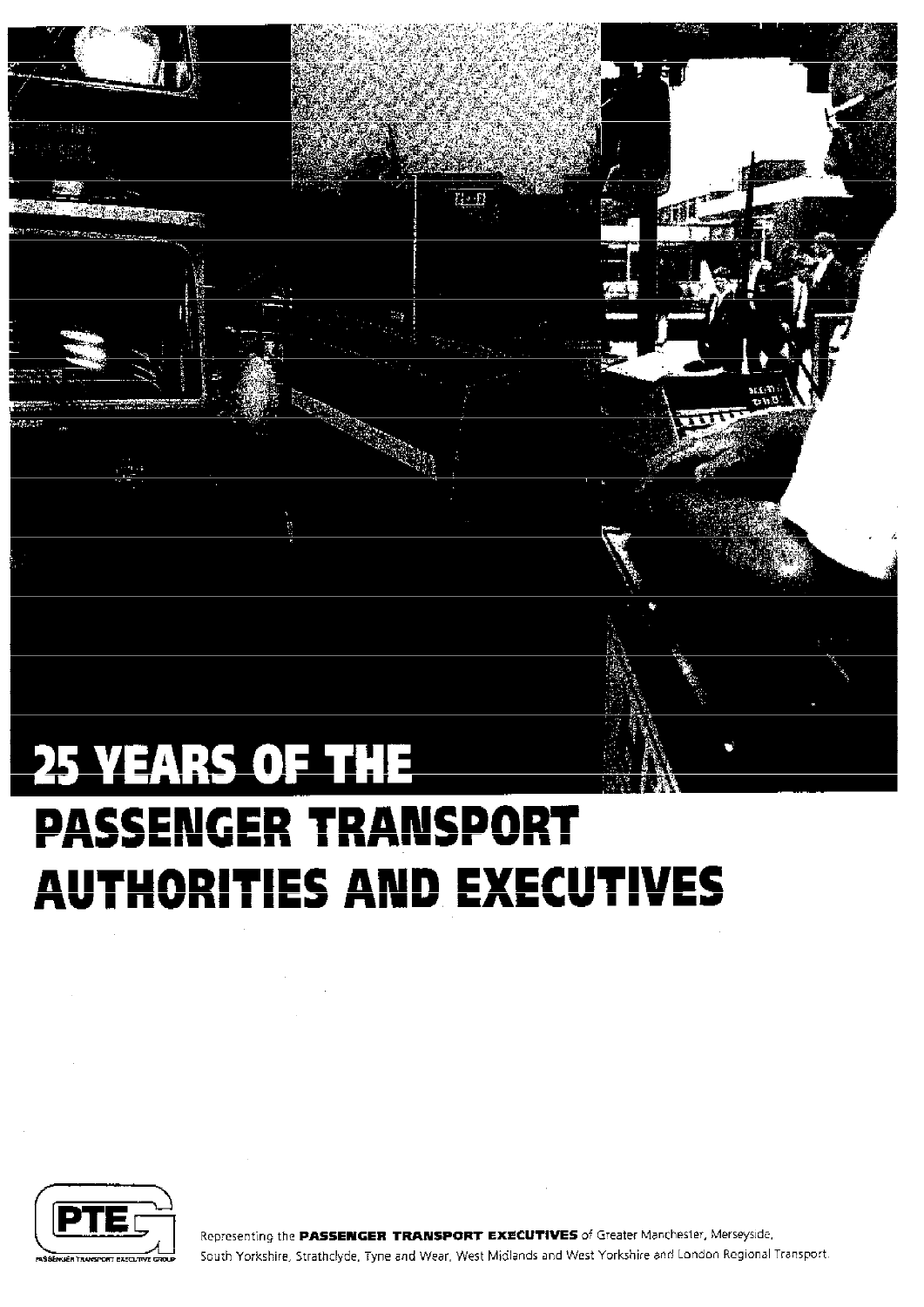**FOREWORD**  $\Big|$  By Baroness Castle: Secretary of State for Transport:

1965 *to* 1968

it is now 25 years since the first Passenger Transport Executives and their controlling Authorities were formed. During the quarter of a century that has passed since then a great deal ha< changed in the transport scene, but a great deal has also remained unchanged.

The PTEs themselves have remained basically intact and the major issues that we addressed in the 1968 Transport Act. which introduced them, remain, The full integration of the PTA function into the new urban county structure in 1974 was unfortunately reversed a decade later with the abolition of the metropolitan counties. Transport *integration, co-ordination* of land use, transport and environmental policies and *rationalisation* of ownership and control are still the key issues..

Integration, co-ordination and rationalisation were the keystones of the new approach to transport that I developed in my 1966 and 1967 White Papers. These principles were enshrined in the 1968 Act itself. In the last 25 years many other countries have followed the path that we established with loco! democratically controlled urban transport authorities charged with addressing the transport challenges brought about through changes in our society.

Increasing car use, decline of traditional urban centres and growing concerns about the health of our planet in general have reinforced the need to carefully plan and use our transport resources, The PTAs are uniquely placed to achieve the development of public transport within a coordinated policy framework. Many of the achievements of the PTAs and PTEs - Metro systems, thriving local rail services, interchanges and accessible transport services - are visible and obvious in our major cities. Other achievements - in promoting and encouraging public transport use, in contributing to the vitality of city centres and in securing socially necessary bus services are not so readily visible, but are equally important.

Limitations on finance and changes to the administrative structure and funding of urban local authorities have been obstacles. The PTAs and their Executives have so far been unable to achieve all that I had hoped that they would. Introducing my 1966 White Paper I said "The basic defects of the present situation are that the main elements in the transport system are separately planned and financed; that transport is not being integrated into the general planning of conurbations and that each urban area, which is a unit from the point of view of its transport *requirements, is split between a number of separate authorities".* At times it has seemed that we have lost sight of these facts. At times it may also seem that we are still debating the same issues without resolution.

Against this background the PTEs continue their work under their controlling Authorities. The challenges of 25 years ago are now even greater than when I first addressed them in my White Paper. The PTEs are even more important to the future health and weli-being of our great cities. I wish the Authorities and Executives well and hope that the solid arguments for a rational, coordinated and integrated transport system for our urban areas continue to gain ground.

a series and a series

and the more more and the

and the company

 $\vert$  1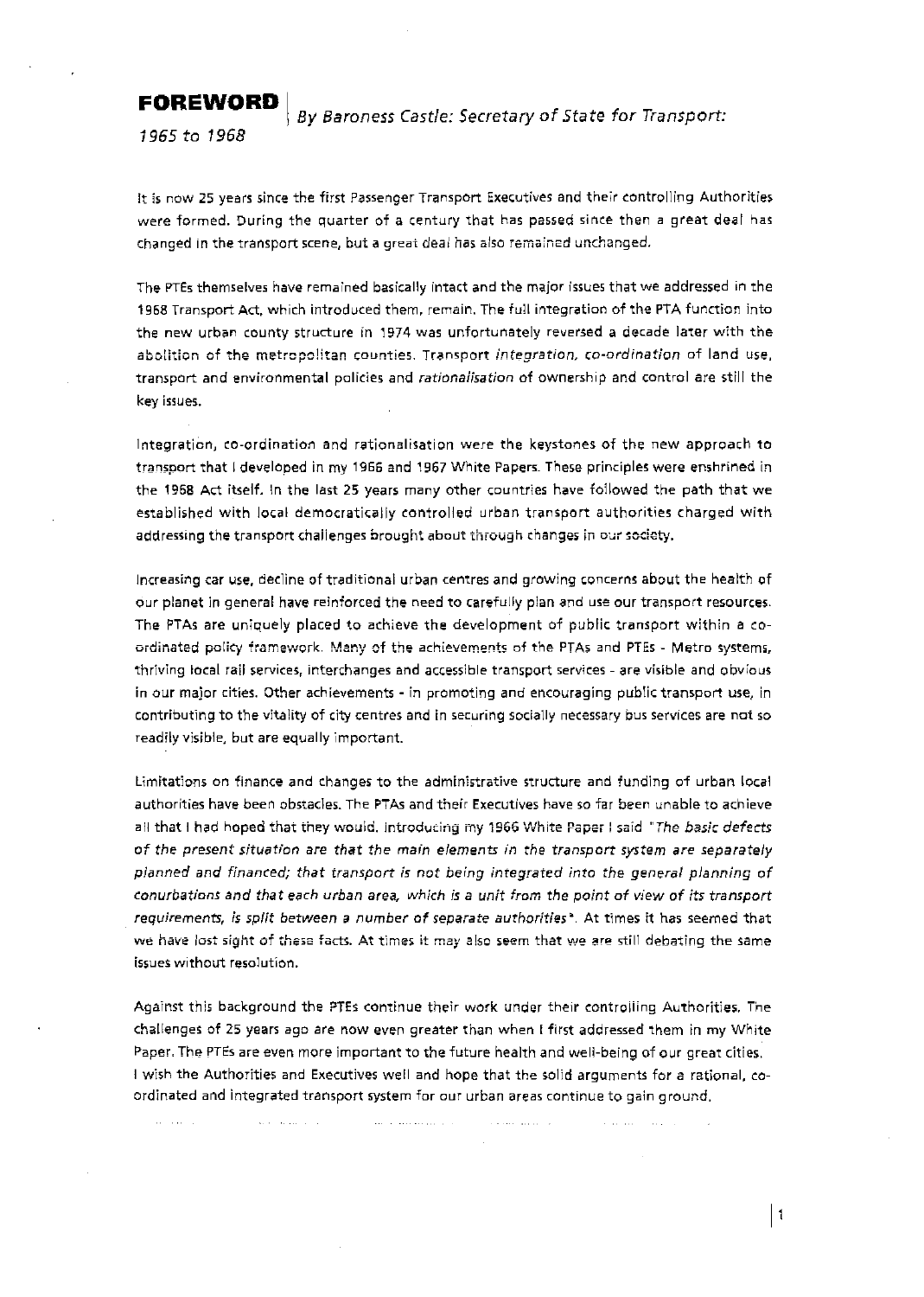# **INTRODUCTION** [

by Mark Dowd, Chairman, The Association of Metropolitan Authorities and David Howard, Retiring Chairman, Passenger Transport Executive Group

--

!

This publication has been produced to mark the 25th anniversary of the introduction of Passenger Transport Authorities (PTAs) and their Executives (the PTEs). These bodies are responsible for supporting and promoting public transport in seven Passenger Transport Areas -Greater Manchester, Merseyside, South Yorkshire, Strathclyde, Tyne and Wear, West Midlands **and West Yorkshire. The seven PT As and their PTEs were actually formed on different dates, but**  all of the original four - West Midlands, Greater Manchester (originally SELNEC), Merseyside and Tyne and Wear (originally Tyneside) -commenced operations in late 1969 and early 1970.

The PTA< and PTEs represented a radical departure from the proceeding arrangements for public transport in the conurbations and set the scene for the full integration of transport planning functions on formation of the new Metropolitan County Councils in 1974. Each PTA is responsible for setting public transport policy for its area and has a PTE, headed by a Director General, to implement those policies. PTAs and PTEs were originally charged with securing and promoting the provision of a properly integrated and efficient system of public passenger transport, an aim which we believe should still be fundamental to their roles. The Metropolitan County Councils are unfortunately no longer with us, but the PTAs and PTEs continue to develop and promote public transport in their areas with considerable success, albeit without the control they had until 1986.

Looking back over a quarter of a century we can see wealth of new ideas, investment, service **developments and facilities for the public: which have been introduced by the PT As and PTEs.**  from the high profile Metro and Supertram schemes to the ordinary day to day co-ordination, publicity and *management tasks, the Executives have translated the forward thinking policies of* their Authorities into practice.

There is now even greater recognition of the economic, environmental, mobility and social benefits to be derived from expanding public transport use. We must therefore look to the challenges of the next 25 years and the crucial role that will be played by our PTAs and PTEs. This document is a testament to what can be and is being done. The PTAs and PTEs are ready to face the challenge of the coming decades and an agenda for action is included within this document **which sets out what could be done.** 

|2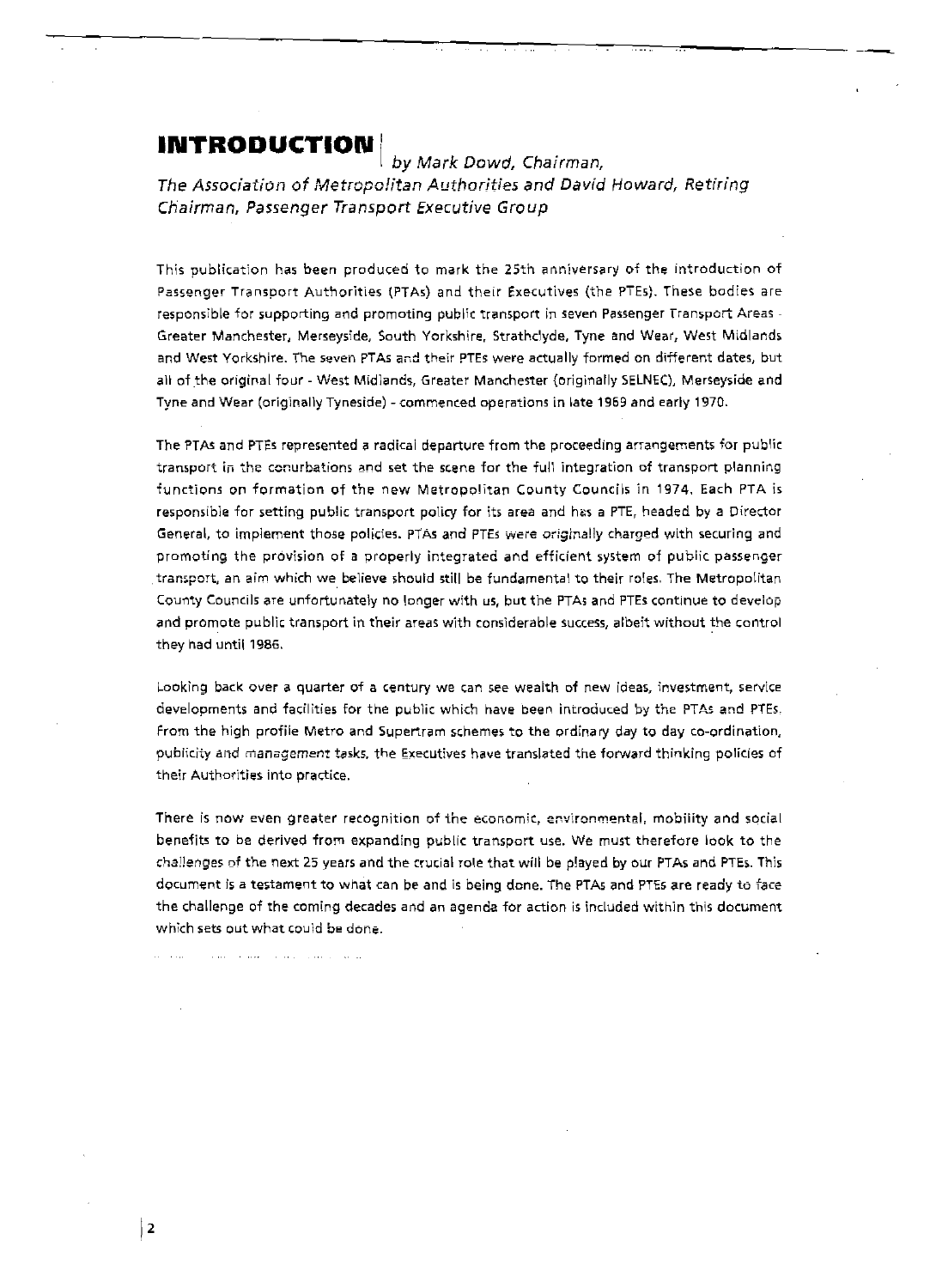# **25 YEARS OF THE PASSENGER TRANSPORT AUTHORITIES AND THE:IR EXECUTiVES**

The concept of public transport can trace its roots back to around 1625, when the Hackney Cab in London introduced the notion of a shared vehide plying for hire. During the next 200 years public transport evolved and grew to include longer distance stagecoach journeys. Frequent, and at times regular, journeys developed in those areas we would now identify as being served by the Passenger Transport Executives. British urban public transport had been born.

1825 marked the start of the Railway Age which was to revolutionise public transport and indeed th~ **whoie country. A network of uiban railways** \~.Ja:s **buia at an incredible rate- within 50 years every significant urban area was accessible by raiL R.;tilways usurped the stagecoach, but in turn**  created the conurbations and suburbs which shape life today. Thts pattern gave rise to the first urban bus services, which arrived in the shape of the omnibus.

The first British bus service began in 1824 in Manchester. The real difference between this and a stagecoach operation was the idea of selling each seat more than once, to customers who **Yvar.ted to trave! over on,y a part of the whole route. Within three years the Stage Carriage Act recognized the existence of bus. servkes in London.** 

The concepts of road and rail travel combined in the idea of the tramways, the first one of which opened in Birkenhead in 1869. The Tramways Act 1870 marked the beginning of a new age in urban public transport. Locai authorities now had to grant permission for the construction of a tramway and had the right to compulsory purchase of the system after twenty one years. Most of the fifty tramways built after the Act did pass to local authorities.

The Road Traffic Act 1930 updated the rules governing operations of bus services. Area Traffic **Commissioners. were established to take over licensing from locai authorities. and protect**  established operators, in return for those operators providing comprehensive, good quality services.

**The years immediately after the war brought about many changes. The incoming Labour**  government created the British Transport Commission, controlling railways through a Railways **Exe-cutive and bus companies by way of a Road Passenger Executive. ln 1951, the Conservatives replaced the Labour Party in Government, abolishing the short lived Road Passenger Executive**  with most of its plans not implemented. The remaining tramway systems became victims of the desire and need to rebuild and modernise. Plans to invest in the deteriorating railways were made, but the dramatic social changes of the 1960s and a worsening financial outlook conspired to thwart these plans before they were completed.

The 1960s, whilst prosperous for the nation as a whole, proved disastrous for public transport. **The growth of the car, coupled with social changes, led to the deterioration of the bus services.**  Beeching took his axe to the rail network, envisaging a smaller, more specialised railway, with little or no regard for any social role a comprehensive network might play.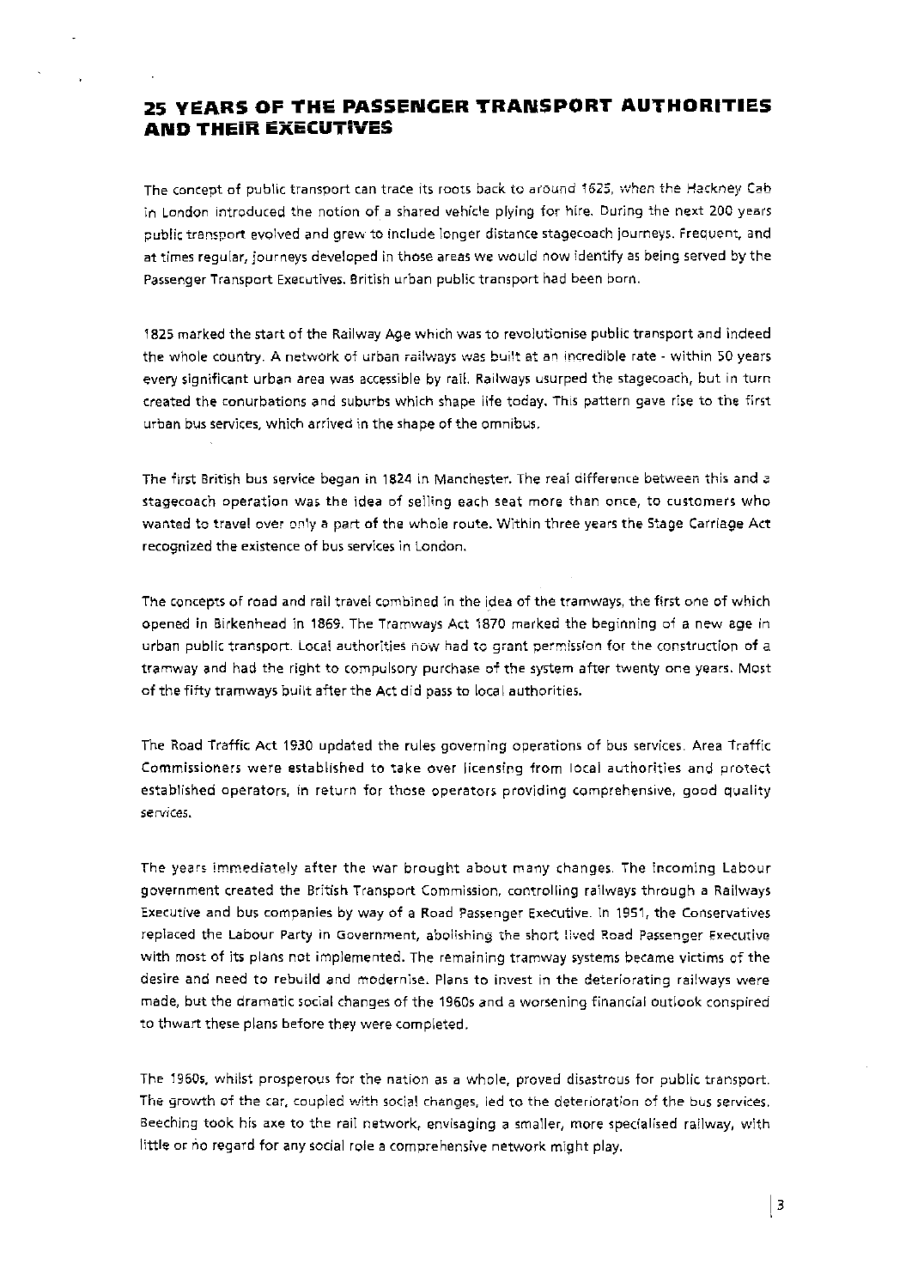**By 1963 the grovving tide of private traffic in towns and cities was being catered for with new**  pla~s for more urban roads. The transition to the 'car culture' was in full swing. but already alarm bells were ringing in some quarters and the reality of the devastation the private motor vehicle would wreak on the towns and cities of Great Britain was beginning to be realised, with the publication of the influential Buchanan Report "Traffic in Towns".

1964 saw a change of Government and a whole new thrust in transport policy. The importance **of publk** tran~port **was realised, both for its value to people who did not have access to a private car and as a necessity to prevent the wholesale destruction of towns and cities.** 

and the state of

**THE NEED FOR ACTION** 

and a series of the series.

**Contract Contract State** 

Barbara Castle was appointed Minister for Transport in Harold Wilson's Government in 1965. She applied herself wholeheartedly to the task of reviving and updating the Labour Party's agenda for public transport. Rationalisation of ownership, co-ordination and integration were the key5tones of a new transport policy.

The new strategy would take on board the *issues* and concerns of the motor car age, recognizing the link between transport and land use planning.

In July 1966 the first of three White Papers was published. empha5ising the crucial role of transport in the economy and efficiency of the nation. The White Paper described the deficiencie5 **of the prevailing system and concluded that the basic elements of transport, road building,** traffic policy and public transport remained separately planned and financed and that transport **wa5- not being integrated into the planning of conurbation\$.** 

The answer put forward was the formation of multi-purpose conurbation authorities who would have complete responsibility for tramport policy in their designated areas.

To set about immediately tackling the urgent problems of public transport, new Passenger Transport Authorities were proposed. These authorities would have a fundamental duty of 'securing an efficient, convenient and integrated system of public transport' for their areas.

**Within two years. of her taking office, Ca5tle's second White Paper and the massive Parliamentary**  Bill that would lead to the Transport Act 1968 were published.

The December 1967 White Paper; "Public Transport and Traffic" clearly set out the need for action to give a dynamic role to public transport to relieve congestion and pollution and to **ensure the mobility of people without cars. Other key points included:**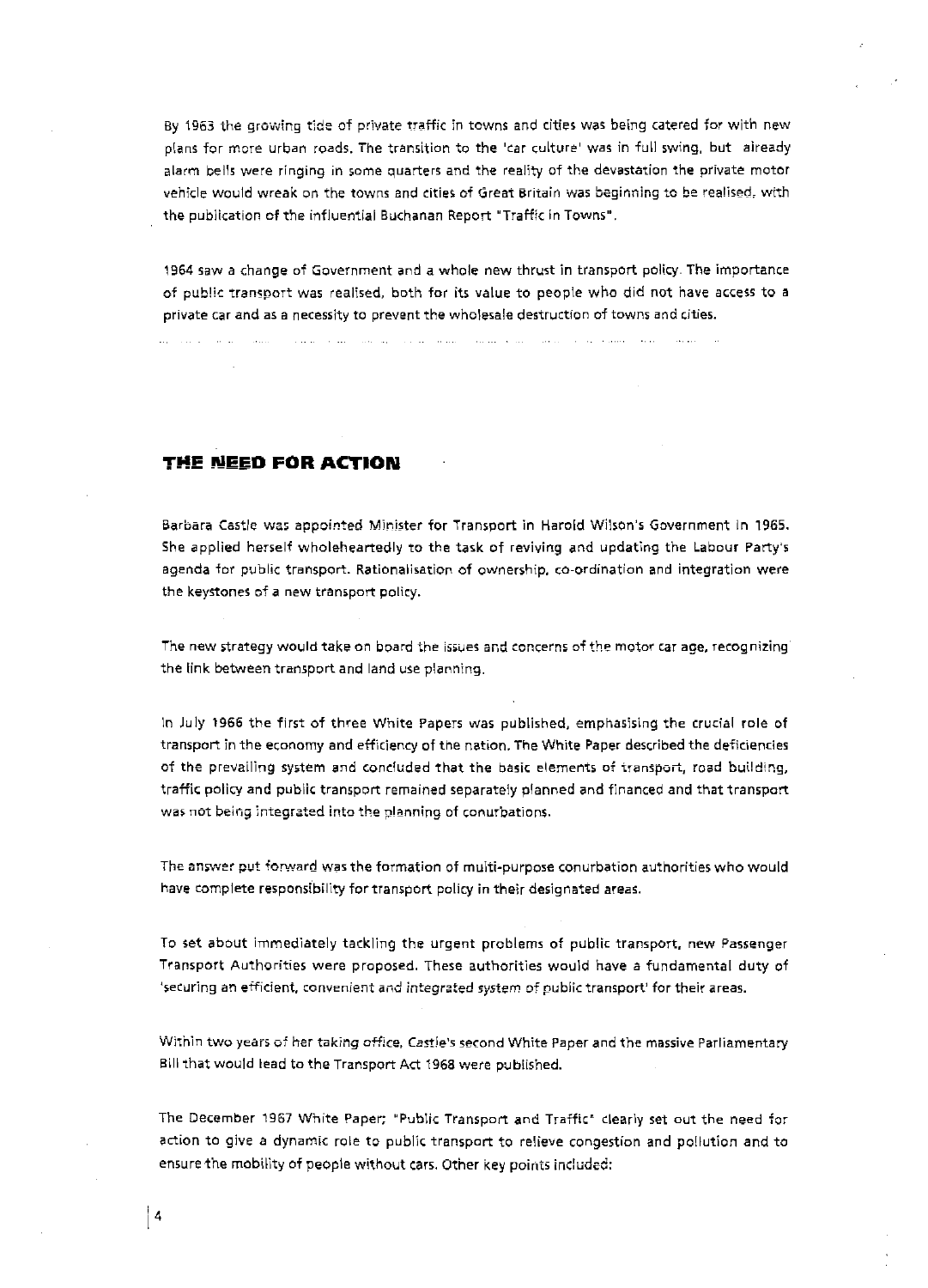- <sup>~</sup>Local *authoritic5* financial.~' *supportirog* Jocai bus seNiccs with the gmternmcnt meeting 50% of any expenditure concerned.
- ~ 25~10 capital grants to encourage oper?Jtors 10 update cmd impru•.;e *thelr* fleets and switch to one person operation.
- Reduction in the cost of fuel to operators by expanding the fuel duty rebate scheme.

The most radical proposals were to apply in the four largest conurbations outside London. Merseyside. Tyneside, West Midlands and Greater Manchester (at the time defined as South East Lancashire and North East Cheshire- SELNEC) would have the first PT As to take complete respon-5ibility for all bus and rail services in those conurbations. Major investment in public transport infrastructure, including new transport systems, would be encouraged with government grant aid and the new authorities could finance their activities through a right of precept on local authorities in their area.

Each PTA had to produce a pian identifying how they intended to tackle their role of promoting public transport use. They would be free to amalgamate and rationalise municipal bus undertakings in their area, take over or achieve operating agreements with other bus operators, determine rail service levels and fares, set co-ordinated fare levels and ticketing schemes and integrate all public transport.

it was promised that the authorities would be given the powers, the money and the government backing to make public transport succeed. In the temporary absence of the planned all-modes conurbation transport authorities, the Transport Bill provided statutory co-operation requirements between the PTAs and highway authorities on traffic planning.

The new PTAs would be composed of elected representatives from the local authorities which provided funding. together with a number of representatives appointed by the Minister. The policies determined by these elected representatives would be implemented by Passenger Transport Executives (PTEs), bodies of professionals who would plan and manage public transport in thelr areas.

# **ENGINES OF CHANGE**

West Midlands was the first PTA. It, along with its PTE, came into being on 1 October 1969, SELNEC, Merseyside and Tyneside followed at monthly intervals.

The PTEs at once faced the massive task of bringing together disparate and, in some cases, physically isolated municipal bus fleets to form a single cohesive unit. Remaining bus operators then had to be considered and decisions made to bring them into the overall centrally-planned and integrated scheme. Rail services also had to be considered in this scheme and many other issues concerning fares, ticketing, corporate identity, control and organisation all demanded simultaneous and immediate attention.

Is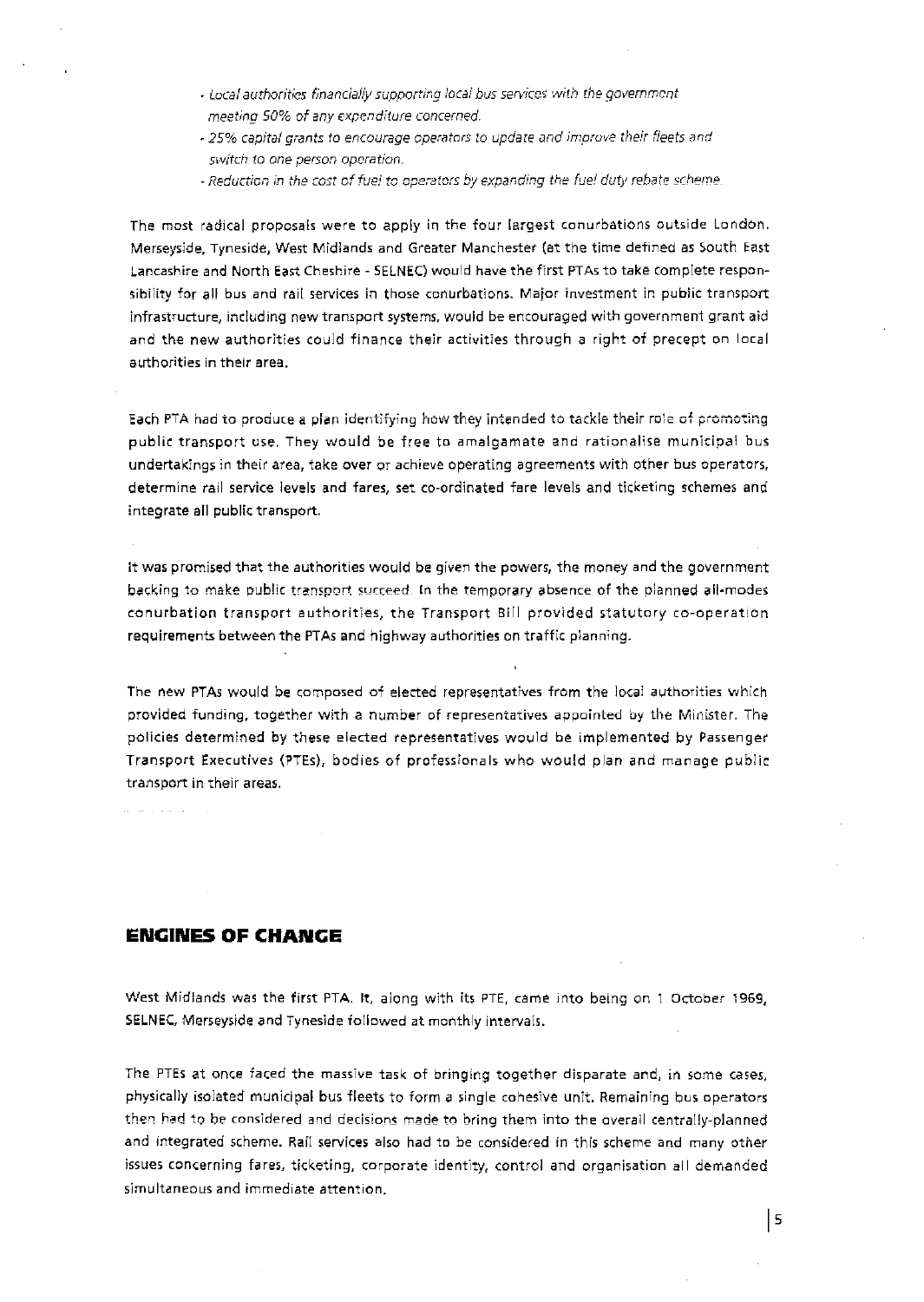Not on!y did the newly-created PTEs have to organise for today, they also had to plan for the future. The 1968 Transport Act had built high expectations and each of the PTEs had to set a new agenda involving major investments in upgrading and expanding public transport.

Ownership of the railways presented no immediate difficulties thanks to the Section 20 agreements under which British Rail would provide the services specified by the PTAs. The problems came, however, in the shape of sadly neglected and run-down urban rail operations, badly in need of investment and renewal. Rolling stock was from the 1950's modernisation era, frequencies were poor and fares and services were uncoordinated. Railways were expensive to support but carried relatively few public transport users.

All four PTEs commenced major studies to determine the future of rail services; should they be developing conventional rail networks, replacing them with light rapid transit systems or even abandoning them entirely?

Tyneside PTA commissioned consultants to examine its options concerning a poor quality rail service that had been 'de-electrified' 10 years earlier. Using light rapid transit to upgrade the bulk of the existing suburban rail network, with new route sections designed to give better city penetration was chosen and, as a result, the Tyneside Metropolitan Railways Act 1973 was secured to give powers for the scheme.

The Tyne and Wear Metro provided the backbone for a public transport. network based around interchanges, co-ordinated fares and local bus networks. Through ticketing and connections, coupled with the promotion of a totally integrated system, led to it being hailed as a world-renowned example and as such it attracted visitors from around the globe. By the time the first section of Metro opened however, the financial restraints of the 1970's and the new market forces of the incoming Conservative administration had ensured that none of the other conurbations could realise the dream of such a comprehensive integrated solution.

Merseyside's Transport Plan, published in 1972, provided for a major recasting of rail services, with new lines, electrification and incorporating a new cross city 'Loop and Link' construction in tunnels through Liverpool to replace the Victorian terminals which lay on the edge of the city centre. Luckily, Merseyside had afready done much of the groundwork for this scheme before the PTA was formed and it was therefore able to beat the incoming financial squeeze and at least go ahead with the core elements of its strategy. As in Tyneside, bus services were to be re-organised to play a feeder role into local interchanges.

West Midlands proposed only one rail line for major upgrading and placed much more emphasis on the role of bus services in the conurbation. The Transport Development Plan published in 1972 identified the small role played by rail services in the West Midlands and actually picked out several lines that would be better replaced by bus services.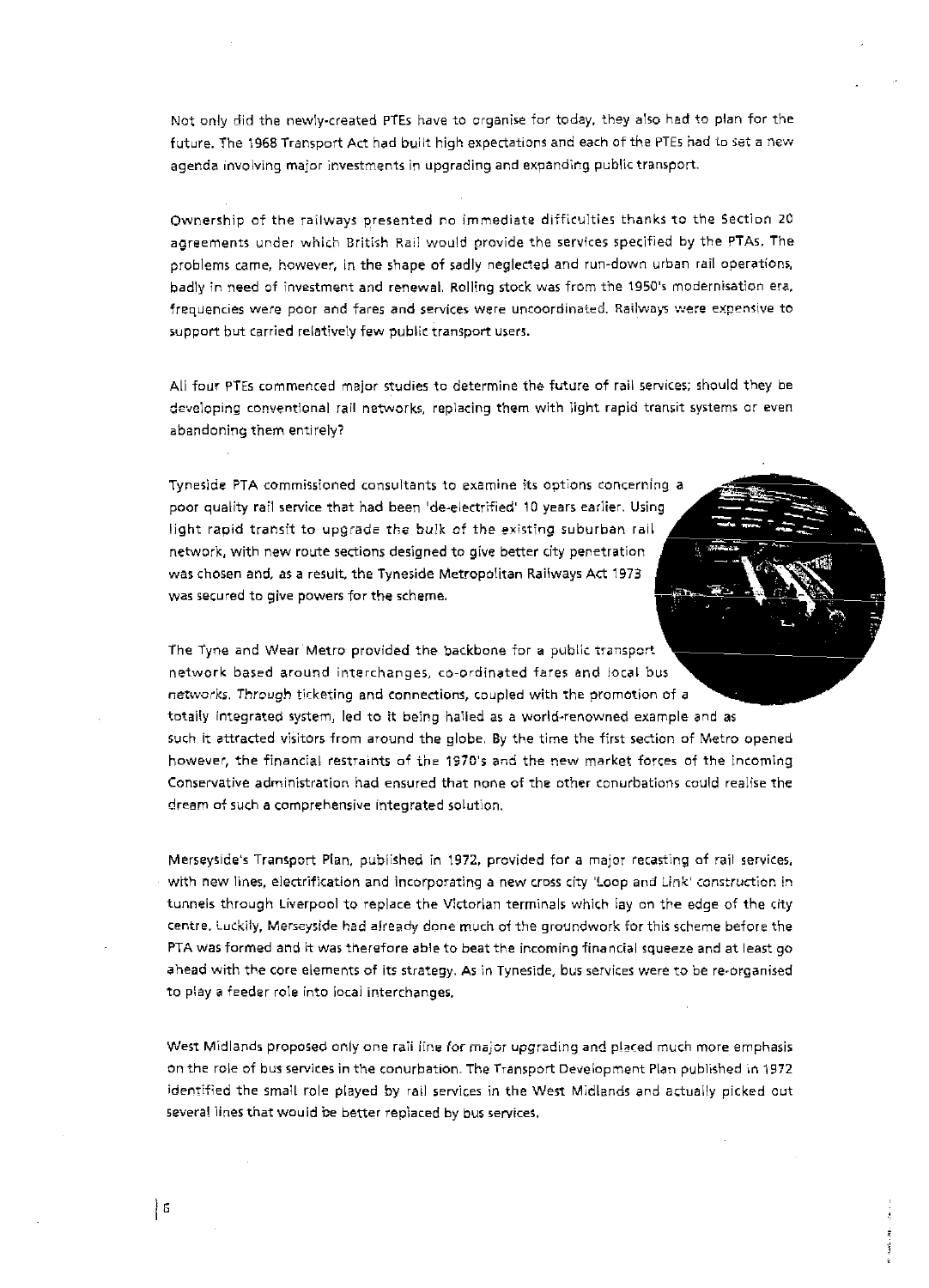SELNEC based its plan around Picc-Vic an underground rail system linking the physically separate north and south rail systems in the area. Providing this link had been a major transport objective for over a century and Picc-Vic offered better city centre access, operational efficiencies and strategic development of the strongest rail routes. Although Parliamentary Powers were obtained, the money to build the tunnel was never forthcoming and it was finally abandoned in the late 1970's.

All the development plans from the new PTAs and PTEs focused on the major capital projects planned and all embraced the new philosophy of transport integration. Bus, rail and LRT were **to forrn part of a complete network of public transport designed to provide a practical and attractive alternative to the private car.** 

**Barbara Castie1 S vision of conurbation transport authorities with responsibility for all areas of**  transport and planning was realised in 1972, when the Local Government Act, conceived by a Labour administration was supported and implemented by the following Conservative administration. The new Metropolitan Counties commenced operations on 1 April 1974. They took responsibility for education, highways and social services as well as public transport, for which they took on the functions of PTAs.

At national level, the new Department of the Environment took on responsibility for aii land use and parking functions and the Ministry of Transport was merged with it. These re-organisations led to the introduction of the annual Transport Policies and Programmes documents which formed the basis for the allocation of central government funding via Transport Supplementary Grants. These documents set out full details of all transport schemes that individual authorities intended to pursue. Public transport revenue support and capital investment were therefore included along with highways spending.

The four original PTAs had been augmented by a fifth, Greater Glasgow, in 1973. New authorities for West Yorkshire and South Yorkshire were now added. The English PTA's names and boundaries were altered to follow the new county boundaries. Consequently, Tyneside became Tyne and Wear and SELNEC became Greater Manchester. West Midlands PTA grew to include the City of Coventry and a large silce of predominantly rural Warwickshire. In Merseyside, Southport and St Helens were added. Greater Manchester now encompassed Wigan whilst Tyne and Wear now included Sunderland.

Authorities in South Yorkshire had already started work on the Sheffield and Rotherham Land Use Transportation Study before the PTA was created. This study set transport policy for the new PTA. It picked out light rail as being the appropriate way forward for the area and set in motion stud~es **whkh wuuld** *lecui* **ultimately to the con5truction of the South Yorkshire Supertram.** 

**ln \''Jest Ycrks:hire where. following the Buchanan Report of 1963, a number of important**  experiments with improved bus services had been carried out in Leeds, the new County Council **commissioned a major Land Use Transportation Study- WYTConsult- to shape its new policies.**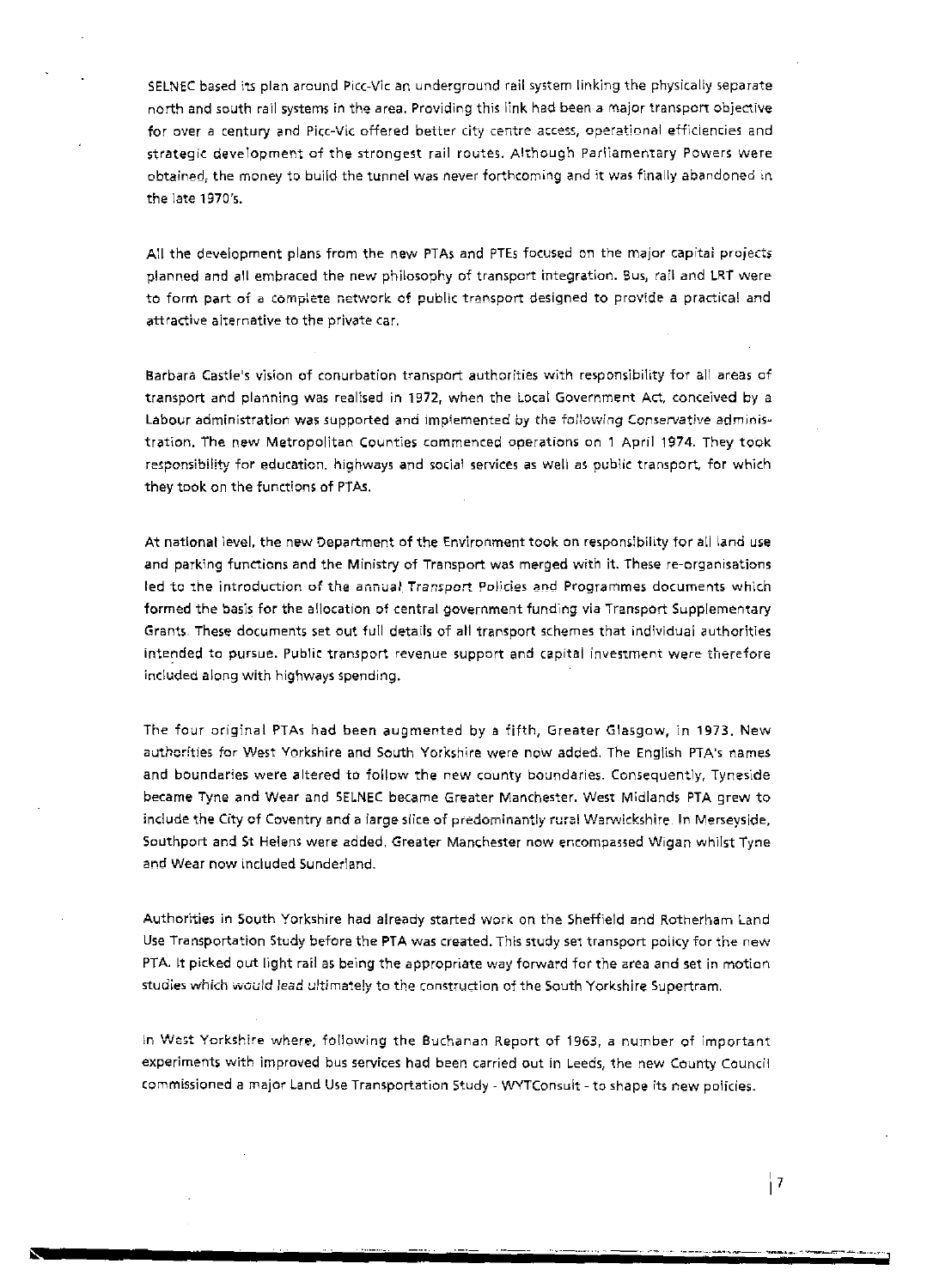Greater Glasgow O<cupied a unique position in that the Regional Council that became its PTA in 1975 covered a huge area including the large conurbation based on Glasgow as well as remote villages in Argyllshire, Ayrshire and Lanarkshire and even off-shore islands! The new Regional Council was therefore to function as PTA in the Greater Glasgow area with the PTE acting as its agent to co-ordinate bus, rail, ferry and air services in the remainder.

**The formation of the new counties and the wholesale reorganisation of iocai govemrnent was a**  massive task. When the new structure came into being on 1 April 1974 (one year later in Scotland) the aim of developing fully integrated conurbation transport strategies as identified in the 1966 White Paper was still a long way oft.

The period surrounding and immediately following these immense changes was a fairly unstable **one, with changes in government, the oil crisis of 1973, miners strikes resulting in power cuts and**  three day weeks, escalating inflation and evidence of the start of a recession. This was not an ideal situation for the birth of a bold new concept, particularly as major changes in urban transport strategy would require considerable expenditure.

Financial considerations moved more to the fore from 1974 with emphasis being placed heavily on value for money and efficient use of scarce resources. Tony Crosland, Labour Secretary of State for the Environment, started work on a transport policy review which was to be published **as a consultative document** *in* **1976 .. 1 t** emph~sis:ed **efficiency} curtai1ing \$ubsidy to those who did**  not need it (especially long-distance rail travellers and motorists) and ensuring customer choice and local democracy.

The notion of a PTA covering a whole region or sub region was restated as the way of ensuring both efficiency and accountability in Local Transport, but the worsening financial crisis with the strict requirements imposed on the UK economy by the International Monetary Fund was to take its toll before these concepts could be fully realised.

The White Paper published the next year again had at its heart the idea of *a* co-ordinated and efficient system of public transport. However, from 1976 transport was once again taken out of the Environment ministry - a move which did not bode well for the integrated planning and transport processes that had been identified as essential in the previous decade.

the company of the company of the company of the company of the company of the company of the company of the company of the company of the company of the company of the company of the company of the company of the company

# **FROM INTEGRATION TO MARKET FORCES**

 $\mathcal{L}_{\rm{max}}$ 

**Contractor** 

In 1978 the Conservative opposition party began to question whether 'market forces' could  $p$ rovide greater efficiency in public transport rather than networks planned and funded by local authorities. In 1979 the Conservatives gained power. Norman Fowler, the architect for these ideas was appointed Secretary of State for Transport. legislative changes seemed inevitable.

The Transport Act 1980 implemented a few apparently modest reforms that at first sight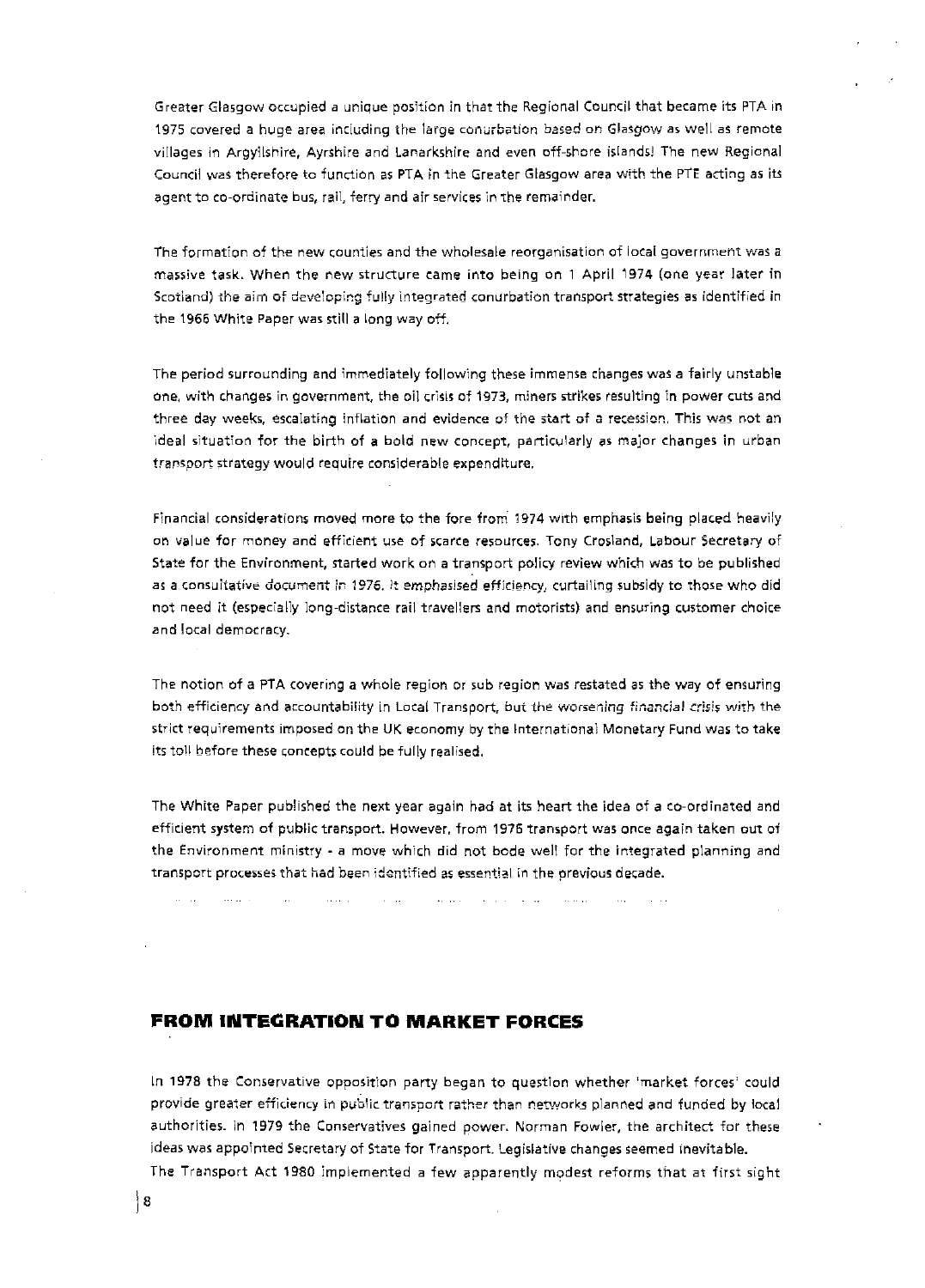appeared to have relatively little significance for urban public transport. Three trial areas were established in largely rural areas in which bus service licensing was removed and bus operators were free to provide services where and when they chose and to compete with each other. Revenue support was no longer applied to a complete network of services, but local county councils could "buy in" any sodally necessary services that the market was not offering. The results of these trtals were not waited for before Nichoias Ridiey, the new Transport Secretary appointed in October 1983, took the decision to press on further down the road of deregulation.

> The Transport Act 1983 gave the Secretary of State for Transport powers to lay down limfts for the maximum amount of public transport revenue support that could be paid in London and the PTA areas. Failure to keep within the guide-lines could lay the authority concerned open to legal chailenge. The PTAs, along with London Transport, would henceforth have to submit annual financial plans incorporating three year forward programmes for government approval.

Upon his appointment as Secretary of State for Transport, Nicholas Ridley had made it ciear that his aim was the complete deregulation and privatisation of bus operations. Ridley stuck firmly to his views in spite, it must be said,

of many representations and well presented evidence suggesting that this was not the wisest route.

The House of Commons Transport Committee also recommended at this time that London should join the ranks of the PT As. However, the government decided to remove any element of local political control from public transport in the capital by establishing London Regional Transport as a body directly accountable to the Secretary of State.

In 1984 the Government indicated that it intended to abolish the Metropolitan County Councils and the Greater London Council. In Scotland, however, there would, for the present. be no change to Local Government. The English PTEs were to return to the control of PTAs consisting of elected representatives from each metropolitan borough council in the area. A local authority could, if it so wished, opt out of its local PTA. The Government at first appeared quite keen that this should happen, but all of the metropolitan boroughs have chosen to remain with the PTA and PTE system. recognizing the benefits it offers.

Despite the uncertain future of transport in the conurbations, the metropolitan county councils pressed on with their plans for improving public transport and a number of bold new transport schemes were iaunched in their dying months. Two major examples were light rail schemes, Midland Metro was proposed by West Midlands PTE and Metrolink was proposed in Greater Manchester.

In July 1984, Nicholas Ridley's White Paper 'Buses' proposed that all PTE controls over routes, services, frequencies and fares for 'commercial' services would end and that only the function of securing services 'which would not otherwise be required' through competitive tenders would remain. The National Bus Company (and later Scottish Bus Group) would be broken up and

 $\mathbf 9$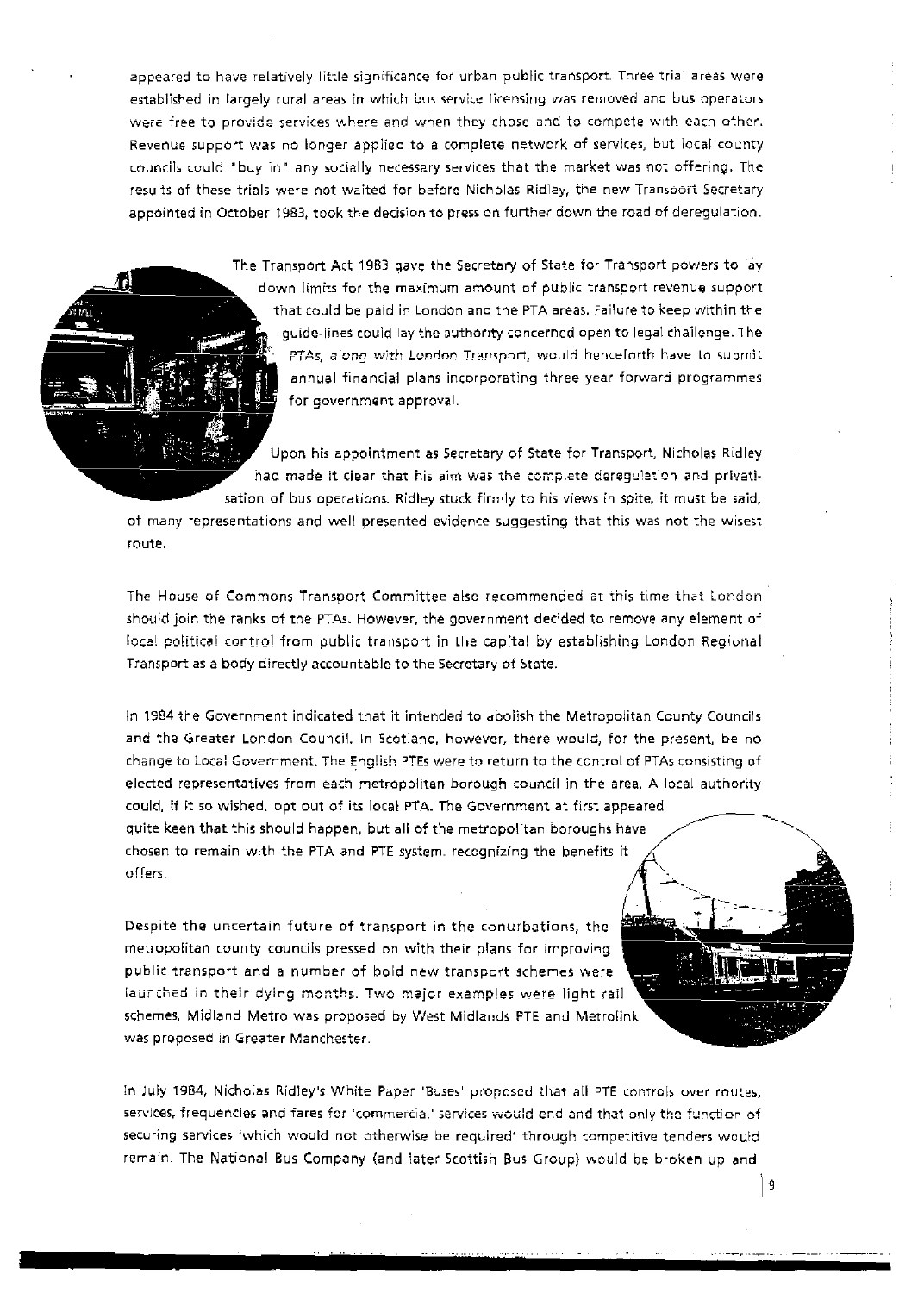privatised and PTAs would be required to reform their undertakings as 'arms length' companies as a precursor to disposal. The PTEs could no longer exert any direct control over the avaiiability, quality or price of bus services in their area.

Despite considerable reservations expressed on behalf of most of the main organisations concerned with local public transport, whether local authorities, operators or consumer groups, and a powerful report arguing for a different approach from the influential House of Commons Transport Committee, the "Buses" White Paper proposals were enacted with few significant changes as the Transport Act 1985.

TRIED AND TESTED SOLUTIONS I

and an

**Service** 

i WHY THE PTAS AND PTES REMAIN ESSENTIAL

Following the Transport Act 1985 it might appear that PTAs and PTEs had been left with virtually no role other than that of specifying rail services for their areas. This has proved not to be the case.

The corrtinual process of 'fi11ing the gaps' in the commercial bus networks is a major task on its own. The PTEs also have to answer the challenges of providing accurate and accessible information on ever-shifting services, maintenance and improvement of bus infrastructure and operation of multi-operator ticketing systems and concessionary fare schemes.

The practically simultaneous abolition of the metropolitan county councils and deregulation of local bus services made it extremely difficult for the PTAs and PTEs to play a mainstream role in urban transport policy. Whilst the PTEs sought to maintain close working relationships with all the borough councils in their areas it was inevitably far more difficult to maintain any strategic approach to transport policy through a whole conurbation.

Many local authority boundaries within conurbations are based on historical or administrative divisions and have little to do with the realities of transport networks and patterns of travel. The recent readoption of a Package Approach method of dealing with roads and transport policies is, at least in part, a response to this fragmentation.The Package Approach, endorsed by the Department of Transport in 1993. recognizes the inter-relationship of ail-elements of transport, including public transport, and provides a mechanism for proposals to be considered for all modes simultaneously.

# financial structure

The PTAs and PTEs have had to cope with further changes. The first of these limited the Transport Supplementary Grant to capitaf expenditure on roads and traffic schemes, excluding public transport. This has been partially reversed with the recently-introduced Package Approach, but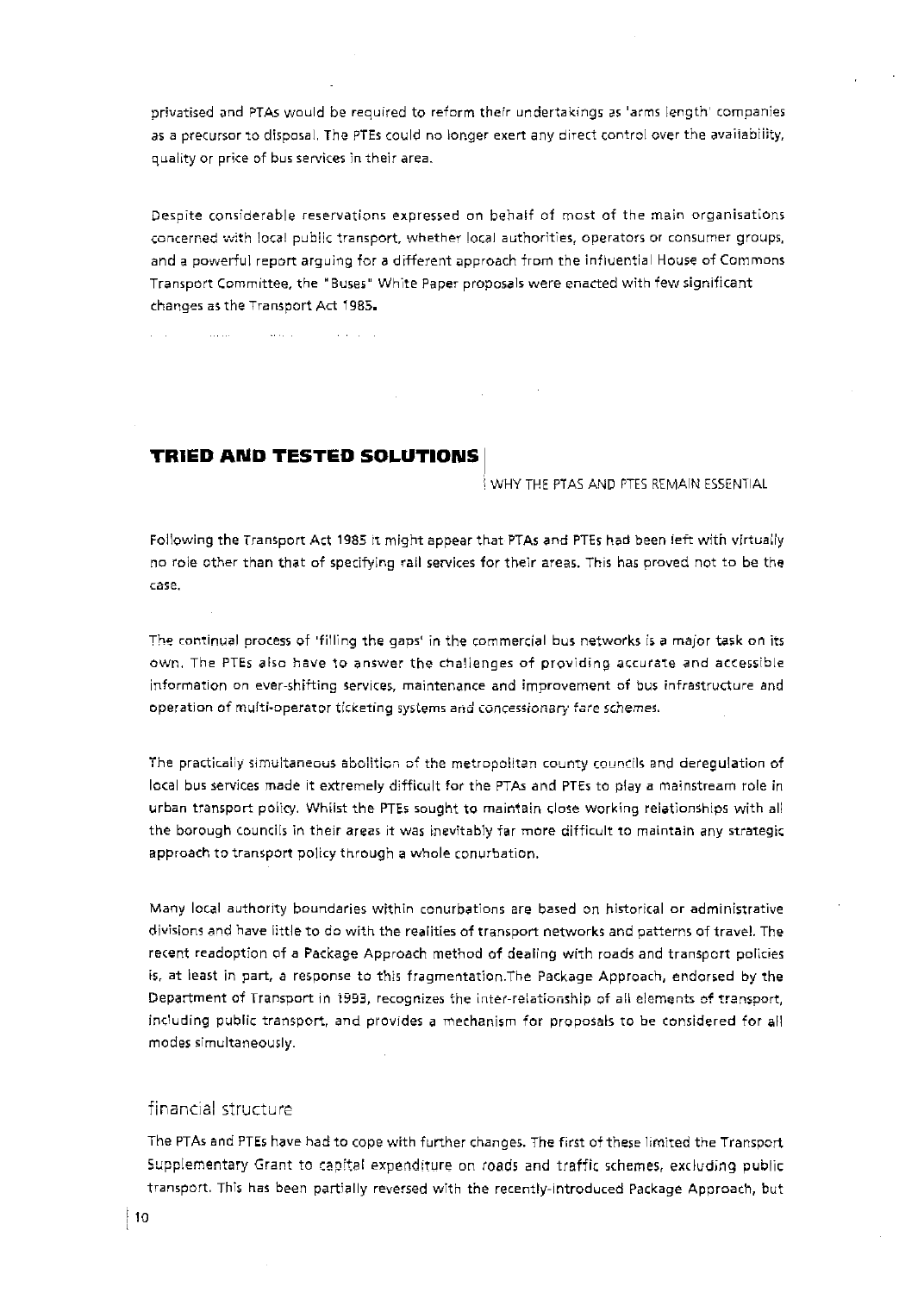**the years of isolation have not helped promote public transport schemes, nor achieve the**  b~lance **that social and environmental po[icies require between the u5e of public transport and private cars.** 

Up until 1990 the English PTAs secured their funding through a direct precept on their city and borough councils. When the Community Charge was introduced in April 1990, a levy regime was adopted instead, whereby the PTAs' funding was given to the districts as part of their overall funding. The overall level of financial support does, in theory, provide for the same level of financial support, but the system lacks 'transparency' and it is virtually impossible to identify where Government funds have been provided for public transport. Continuing restraints on local authority spending *have* led to severe financial restraints on the PT As and PTEs. Grant Aid and **authority to borrow money under Suppiementary Credit Approvals fails short of what is needed**  by the PTAs and PTEs to progress new projects.

# information and ticketing

Following deregulation, the unstable and constantly changing nature of the bus network has made the provision of timetable information increasingly challenging. All the PHs have established services for their areas offering comprehensive and independent advice on travel. The PTEs' efforts have gone well beyond this with new electronic information displays at terminals, multi-lingual information leaflets and the supply of many millions of timetable leaflets each year. In the West Midlands, the PTE, now known as Centro, have pushed forward the frontiers of real-time passenger information systems with a major project designed to provide high quality public transport information throughout the conurbation. Buses are tracked by 5atellite, which then predicts the time of their arrival at stops along the whole length of a route. This information is relayed to electronic displays at the bus stops themselves, enabling the passenger **to know how long they will have to wait. This exciting development forms part of a major** initiative in managing traffic and public transport, supported by European development funding.

Without any direct control, the PTEs now have to persuade bus operators of the merits of participating in promotion and ticketing schemes. Many operators were reluctant to join in such schemes preferring to keep their distance from public authority control and use the competitive **advantage of their own pre-paid tickets.** 

All-operator network ticketing schemes were effectively lost in South Yorkshire and West Midlands. They have now been reinstated, but with a greatly reduced volume of sales. West Yorkshire's scheme continued very successfully immediately after deregulation, but has since been weakened because of price rises and the **introduction of new operator tickets. in Tyne and VVear the PTE agreed to**  relinquish control over ticketing in favour of a new 'stand alone' company which operates network ticketing on behalf of all operators. **GMPTE similarly formed a new joint ticketing operation with operators.** GMPTE is also introducing a system of smartcard ticketing, using rechargable pre paid tickets which will eventually be usable across the full spectrum of modes and operators within the county. it is the first such scheme of its type in the world, encompassing three different transport

**modes.**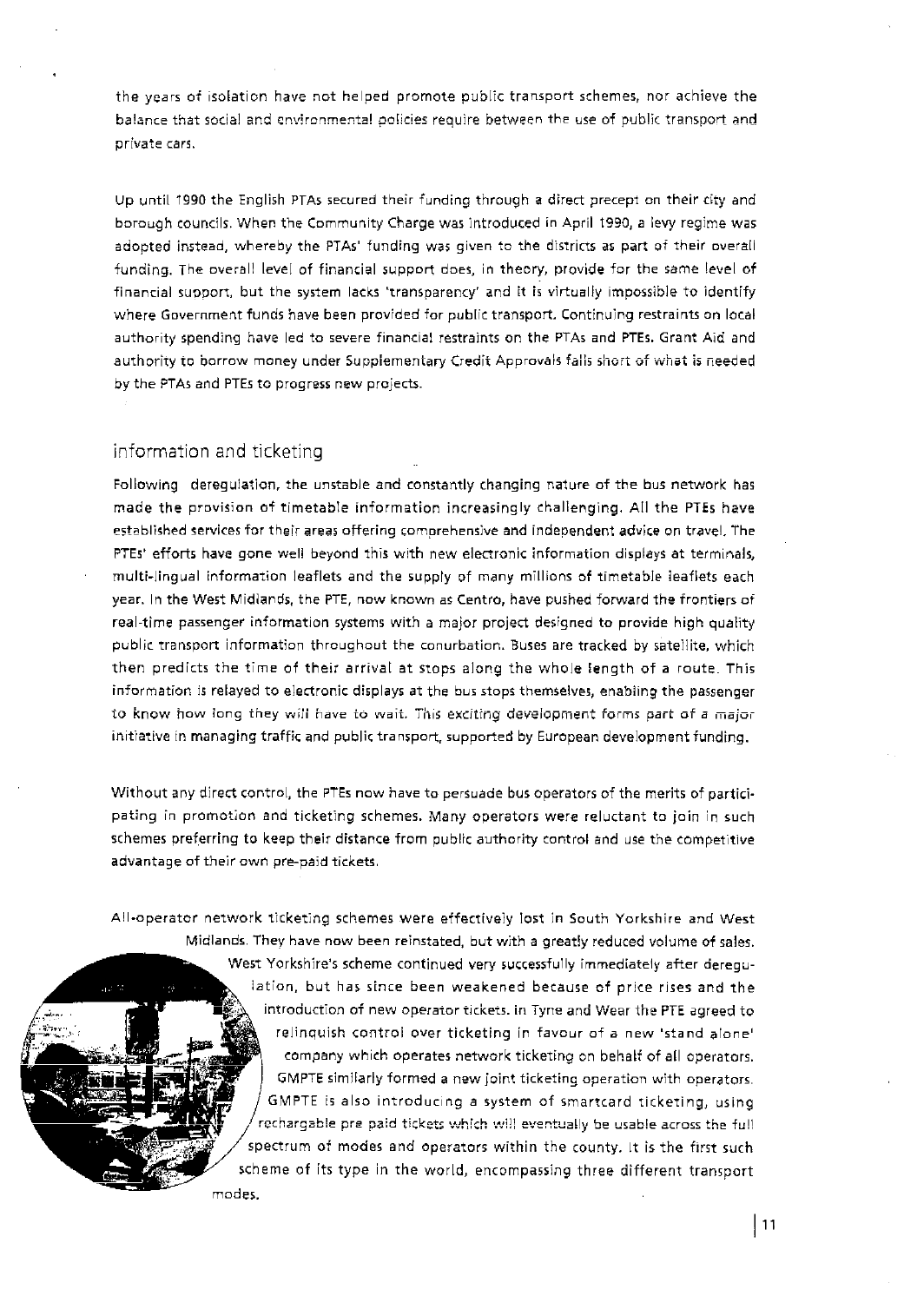#### rail

With much of the bus network out of PTE control additional emphasis was placed on the role of rail services after 1985. Since their formation, all the PTAs have pursued a policy of improving rail services through the opening of new stations and lines, co-ordination and ticketing initiatives, specifying frequent services and the financing of new rolling stock.

Strathclyde has the largest urban rail network outside London with 170 stations, and has added **four new lines and 26 new statjons to its network. ln** *the* **three years folrowing 1986, after a**  comprehensive review of rail services 57 new trains were introduced or ordered.

Many passengers moved from bus to rail following deregulation. In West Yorkshire in 1987, an

**82% increase in rail patronage was recorded over six years at the same time that**  effid~ncy **improvements had reduced sub\$idy by 25%. This more than halved**  the subsidy cost per passenger which actually fell below that for supported **non-commercial bus services\_ Metro, the PTC, responded to this growth**  both by increasing frequencies on the network and by leasing its own trains, as British Rail could not supply all the units necessary to cope with **such substantial growth. Services north of Leeds and Bradford, once proposed for closure by Beeching, wHr commence electric operation in**  1995.

The 1993 Railway Act, which provides for the break·up of British Rail and the tendering of rail operations by a new Rail Franchise Director also presents a significant obstacle **to the PTEs' aims of improving and mafntaining satisfactory rail services in their areas\_ Prlor to**  this Act each PTE was able to negotiate the service and fares package it required directly with **Brttish Rail under a 'section 20' agreement. New tratns and stations could he funded in**  conjunction with service proposals and, through the agreement of a national framework for **service qLJality, pena!tfes cou!d be a.pp!led to Brit1s:h Rail for operating failure;; or be!oy-v standard performanc:e.** 

Under the new system the PTEs will not be able to negotiate directly for their own service agreements and will have to operate via the Franchising Director. In addition, the industry is **being fragmented, with ownership of the infrastructure passing to Railtrack {which** will **be**  privatised in due course). There will be at least twenty-five different Train Operating Companies **of which as: many as five may be involved in serving an individual PTE area. This will greatly increase the problems of pursuing an integrated approach to· the promotion of rail services. Moreover, the cost of providing the current level of service under the new regime has escalated considerably. A concerted campaign by PTAs. and PTEs has fed to some amendments to the original terms of the Act in order to preserve and protect future Interests. However, many issues**  remain to be resolved and all the PTEs are deeply concerned at the effect the Act is having on **their rail services.** 

# light rail

A new breed of trams is emerging in Britain today, initiated by the PTAs and PTEs. In London, Docklands Light Rail opened in 1987, and was the first Light Rapid Transit construction since the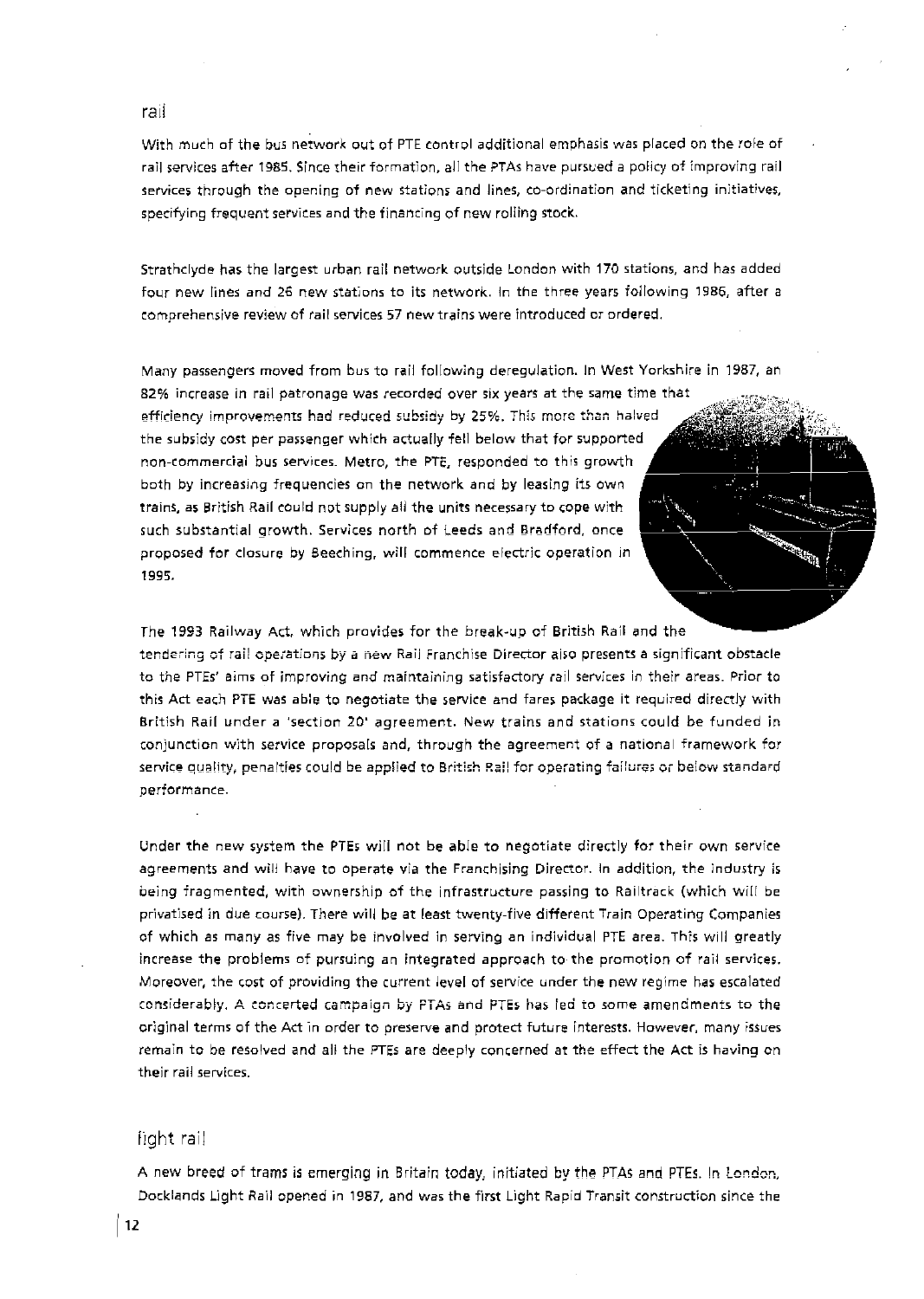Tyne and Wear Metro. In 1988, after delay during which the government considered whether or not bus deregulation still left LRT schemes with a part to play in public transport. GMPTE secured Parliamentary approval for Metrolink and set about achieving the next difficult target set by **government- involving the priva1e sector in** its **funding and operation. The following year**  Greater Manchester PTA announced the private sector partners and construction started in 1990. The first on-street light rapid transit system in the UK was subsequently opened by Her Majesty The Queen on July 17, 1992. Within 12 months of opening the new system carried over 12 million passengers a year and was acciaimed a major success. It is reliable, clean, fast, frequent, accessible to all, and attractive to users. The fact that 40% of Metrolink passengers have a car available to them, but choose the tram instead is a substantial indictment of its contribution towards congestion relief. Metrolink receives no operating subsidy. GMPTE have already made plans to greatly expand the system.

LRT developments have continued in the wake of Metrolink across the country, with the first **stages of the South Yorkshire Supertram opening during 1994. Further stages are due to open in**  the next 18 months. Other schemes coming along are Centra's Midlands Metro and Leeds Supertram. Strathclyde has also cleared its proposals and is about to commence Parliamentary **procedures.** 

#### bus

In 1985 the PTEs and London Transport *were* all major bus operators in their own right, accounting for 42% of all local bus passengers. Under the 1985 Transport Act the major stateowned bus companies were broken up and privatised and the former PTE operations were formed into 'stand alone' companies with a commercial remit. The government's view was that these stand alone;:pmpanies should be privatised at the earliest opportunity and *they* retained powers to require the PTAs to break them up into smaller units.

faced with the threat of break-up, and increasing restraint on capital expenditure which necessarily disadvantaged the companies, each of the PT As in turn reluctantly decided that the best course of action was to offer the management and employees of the companies the right to purchase them. In 1988 West Yorkshire sold its company - Yorkshire Rider - to a management and employee buy-out team. This process continued with the Tyne and Wear Company in 1989, West Midlands in 1991 and subsequently by South Yorkshire. Strathclyde, Merseyside and Greater Manchester (in two halves).

Unlike the rest of the country, London had been spared the full effects of deregulation. A programme of route tendering began in 1985 and by the end of 1994 just over half of the local **network had been secured by competitive tender. This process has achieved similar cost**  reductions to the full deregulated operating environment whilst avoiding the disruption, instability and the excessive competition on more popular routes which have become the hallmarks of deregulation in the conurbations.

The use of bus services fell by a quarter in the years following bus deregulation in 1986, despite an increase in bus mileage. In Strathclyde for instance, a 14% loss of passengers was accompanied by a 30% increase in bus miles operated. A parallel increase in traffic congestion

------------~~;;;;;;;;;;.;.\_\_:..\_:~~\_\_\_\_\_\_: ---··-·. . - -····-···---·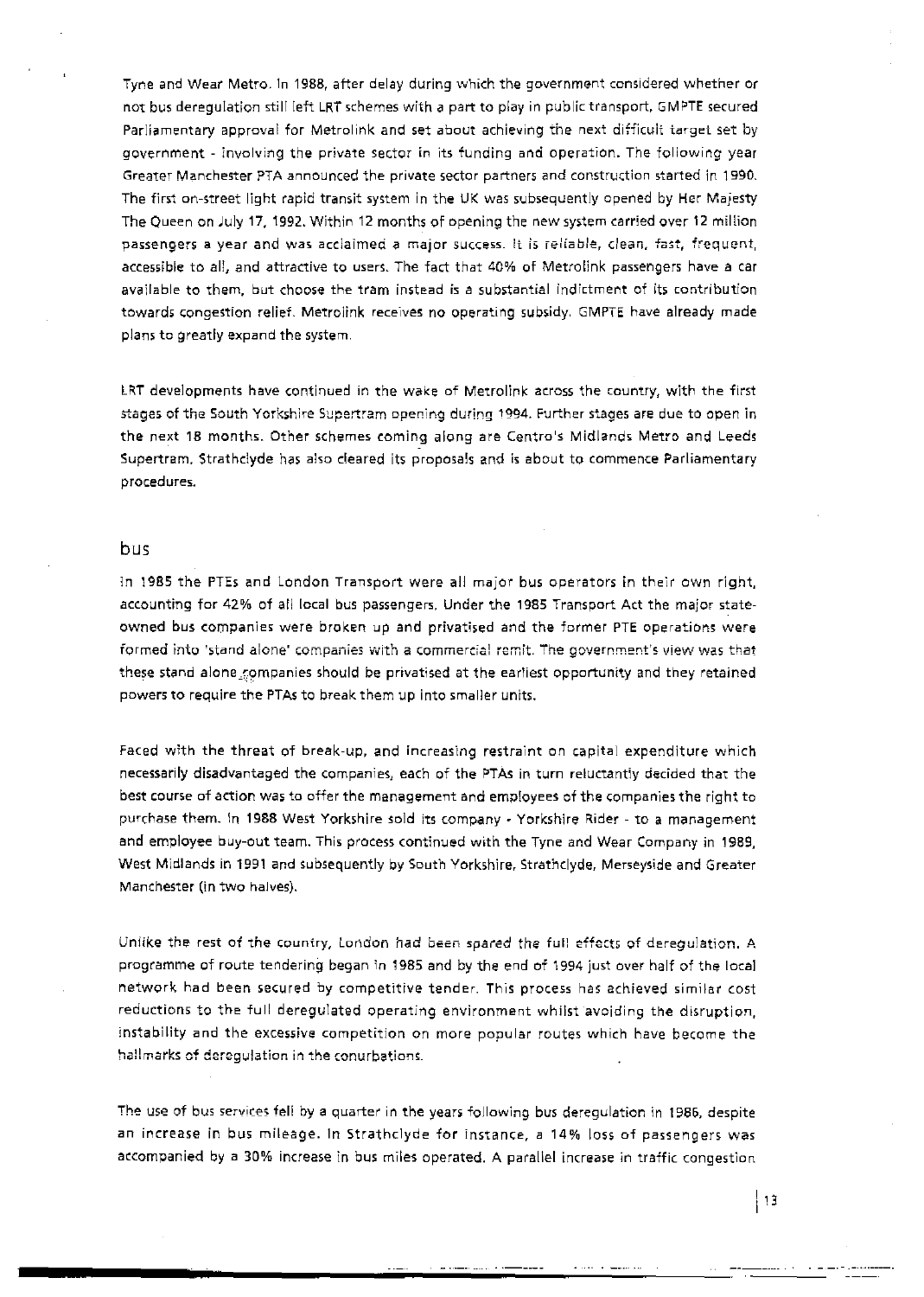was noted, particularly in cities such as Sheffield, where low fares policies had suppressed the growth in car ownership which had been experienced elsewhere.

Increasingly concerned at the lowering of quality standards in bus operations and the public perception of buses as a product of 'last resort', Merseytravel started work on a range of initiatives in 1992, designed to rectify this problem. Higher quality standards on the secured bus services through training requirement; and high quality vehicle ;pecifications have contributed towards these goals, but the PTE were determined to show that bus services do not have to be downmarket and could attract passengers. The result is SMARTBUS, a four route demonstration package of high quality operation which started in February 1994.

> Metro and Leeds City Council have co-operated to enable work to start on the first stages of a guided busway system for Leeds. This project involves the construction of short sections of segregated bus guideway, **both or. ar.d next to dual carriageways. !t wilt be the first demonstration**  of this technology within a major city in the UK, other than an experimental project in the West Midlands. Bus guideways can be provided in

conjunction with existing highways at modest cost and with an appropriate

agreement with bus operators, investment in high quality buses can provide the basis of a **'quality bus partnership<sup>1</sup> •** 

# accessibility

Making public transport accessible to all members of the community both **physically and financially, is a policy of all PTAs. Accessible bus services** such as Ring and Ride, Dial-a-bus and Mobility Bus, along with schemes to make mainstream buses more accessible by way of grant schemes for operators all play a part in realising this policy. Other schemes such as **Travel Vouchers and TaxiCard systems, allowtng people unable to use conventional buses to purchase discounted taxi travel have also been used.**  Metrolink in Greater Manchester and the Sheffield Supertram were designed from the outset to be wheelchair accessible.

**Administering and funding concessionary fare\$ schemes for elderly and disabled people has afso been a major use of resources foiiowing the i 985 Transport Act.** 

# **RISING TO THE CHALLENGE**

The last 25 years have seen huge changes in the provision of public transport in the PTA areas. There can be little doubt that these changes will continue and probably even accelerate in the years to come. There are three driving forces behind such changes; economic, social and environmental -each of which overlap and are often contradictory. A fourth, crucial factor is the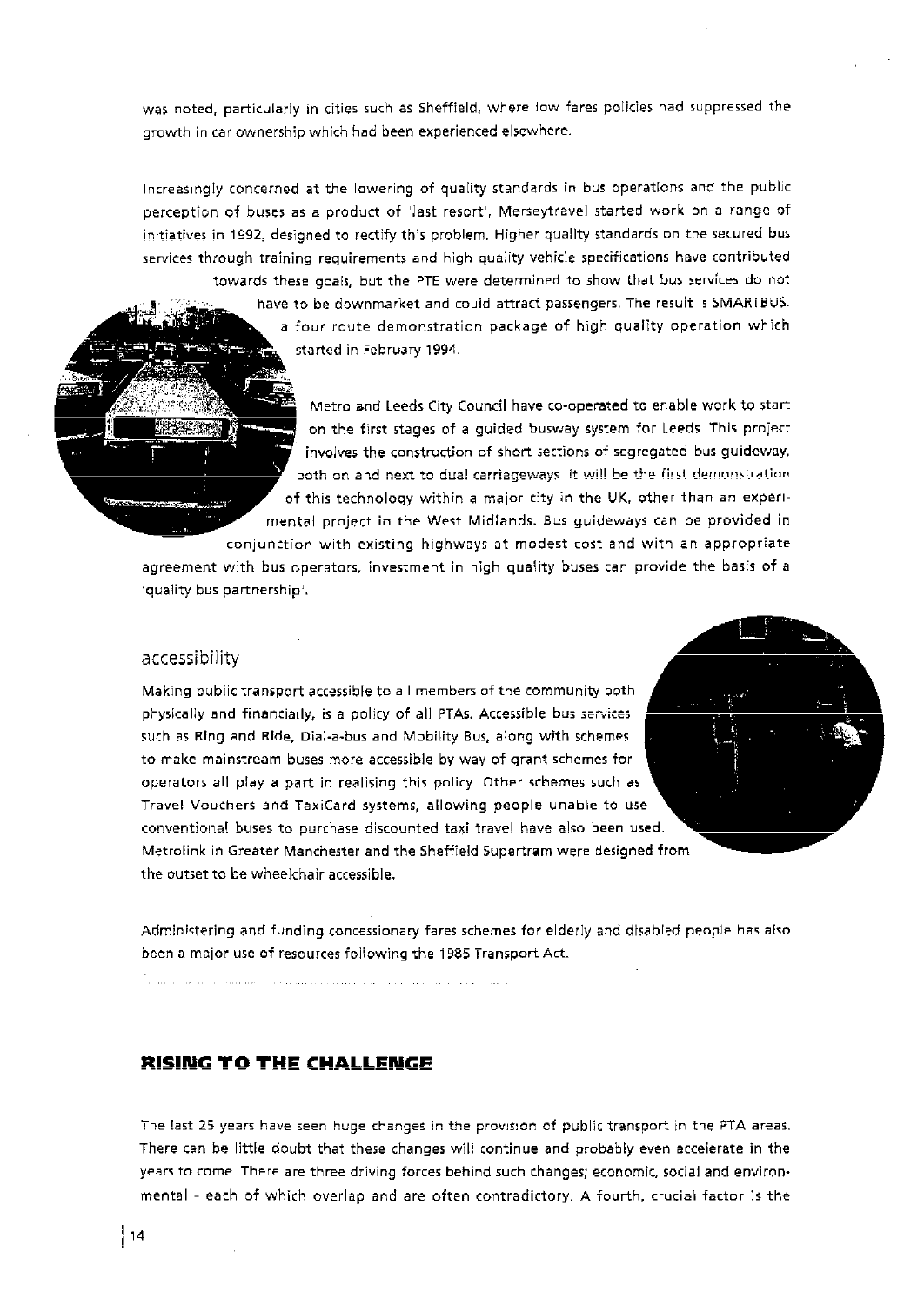response of central government to the other three. it is obvious that public transport must play an increasingly important rofe in urban areas and that plans must be put into motion now to enable it to do so.

### The Economy

The indications are that economic growth is now resuming after the deep recession of 1990-92, and this is already having an impact on employment and traffic levels. Department of Tronsport statistics show thot road traffic resumed its upword trend in the fourth quarter of 1993. Traffic levels in the second quarter of 1994 were five per cent higher than in the previous year. Overall growth in the economy, plus continued assistance for underdeveloped regions of the country  $\cdot$ many of which fall within PTE boundaries - will increase demand for existing public transport services, but also- and more importantly- for scarce road space in urban areas.

Traffic congestion is inflicting a heavy penalty on our economy and our environment. Assessments by the Confederation of British Industry suggest that already the annual cost of urban traffic congestion exceeds f15hn. The time penaity and additionai fuei costs of heavy traffic have a direct effect on the costs of services and goods in the shops. These costs also leave British Industry in a poorer position when competing with other European countries, who have on average invested almost three times as much per head of population in their urban public transport systems, successfully persuading commuters to reduce congestion by taking the bus, tram or train and leaving their cars at home or at a station.

The success of projects such as Metrolink in encouraging road users to move from car to public transport demonstrates the value for money that can be obtained frorn investment in public transport. The PTEs are eager to stimulate a change in transport use that would relieve the economy of a substantial part of the cost penalties of congestion. Through both investment in infrastructure and services and through marketing and promotion of public transport the investment in the future can provide a healthy dividend.

# The Social Aspect

More prosperity will have an impart on tar ownership. Car ownership in the UK is still lower per head of population than in most other European countries, fndudlng France and Germany. it is more than likely that car ownership in this country will increase. The urban areas for which the PTEs are responsible currently have a lower level of car ownership than other areas of the country, therefore it is reasonable to assume that any increase in car ownership due to a growth in prosperity wiH hove *a* disproportionate effect on these areas.

This situation was anticipated in the most recent National Road Traffic Forecast, which predicts that traffic levels will grow between 58% and 112% between 1991 and 2025- a prediction that was greeted with horror in many quarters, not least the Department of Environment. Assuming jt is not acceptable for a democratic: society to restrict car ownership, what can be done to stop its continued expansion creating gridlock in our towns and cities? A shift in social attitudes. towards private motoring certainly provides a partial answer to this problem, a solution strongly advocated by the report of the Royal Committee on Environmental Pollution published in November 1994.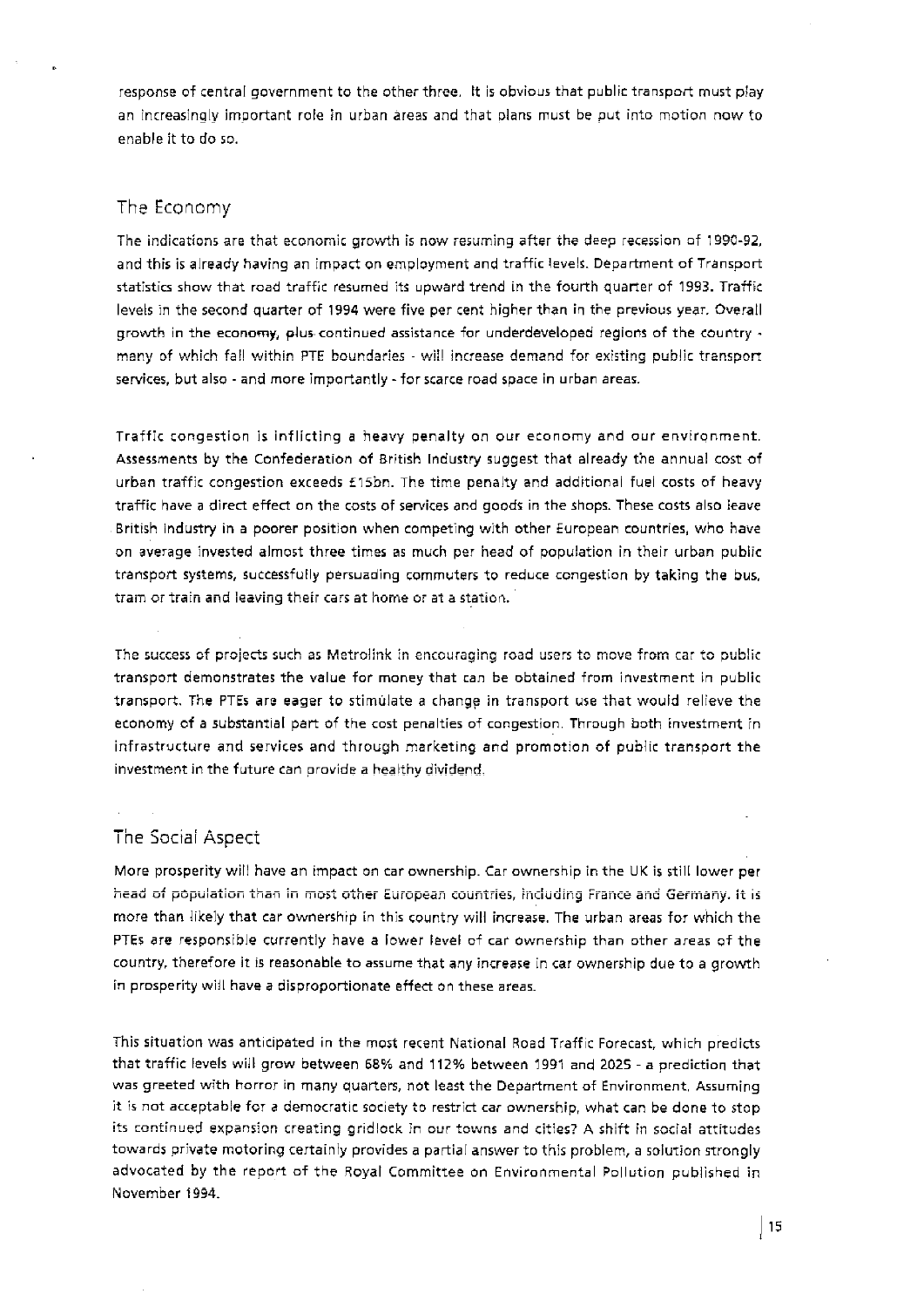There is growing recognition amongst the public of the adverse impact which car travel has on congestion and the environment. The awareness: is there, and as past campaigns concerning smoking and drink driving show, the public's views on what is and is not socially acceptable can be shifted. There are other positive aspects too; for example, the greater environmental awareness amongst young people, although this does not seem to have eliminated their desire to own their own personal means of transport. What must be emphasised is that car ownership need not equate to use. As continental Europe shows, high car ownership need not mean declining public transport- the best mode should be chosen for each journey.

A third important factor in the social impact on transport is the growth of teleworking. Modern information techno(ogy and communications are allowing a growing percentage of people to work from home, only travelling between home and office once or twice a week instead of every day. An increasing number of companies are becoming aware of the productivity benefits and cost savings which can result from embracing such concepts. Further moves towards this kind of working routine will undoubtedly impact upon transport needs. reducing overall peak demands but making journey patterns much more diverse.

# The Environment

Transport is a major contributor to environmental pollution. Whether it is the particles and smoke, noxious gases such as sufphur or nitrogen oxides or the unseen greenhouse gases such as carbon dioxide that come from vehicle exhausts, transport is about the only area of the economy for which both the volume and proportion of pollution caused is continuing to grow. Although public transport, particularly old buses, is not entirely innocent, increasing the numbers of travellers using buses, trams or trains rather than their own cars would help to reverse these trends.



A second. more readily apparent and understandable aspect of pollution is the quality of the air we breathe. Experience in major cites during the hot summer of 1994 has illustrated that graphically. The growth of asthma and other respiratory diseases amongst children is causing grave concern and the statistical projections are frightening • 1.8 million premature deaths in the UK due to atmospheric pollution from road vehicles over the next 25 years, coupled with an extra seven million people with respiratory problems leading to significant disability.

As the evidence in this area mounts it may well have a decisive effect on social attitudes towards motoring. However, public transport is also likely to be the subject of a good deal of this concern. There is growing evidence of the carcinogenic properties of particulate emissions from diesel engines. The erwironmental impact of transport infrastructure investment is now an accepted part of the transport planner's life; major road building schemes to accommodate traffic growth in urban areas are becoming far less acceptable and other measures, to ration scarce road space and make more efficient use of it, are inevitable.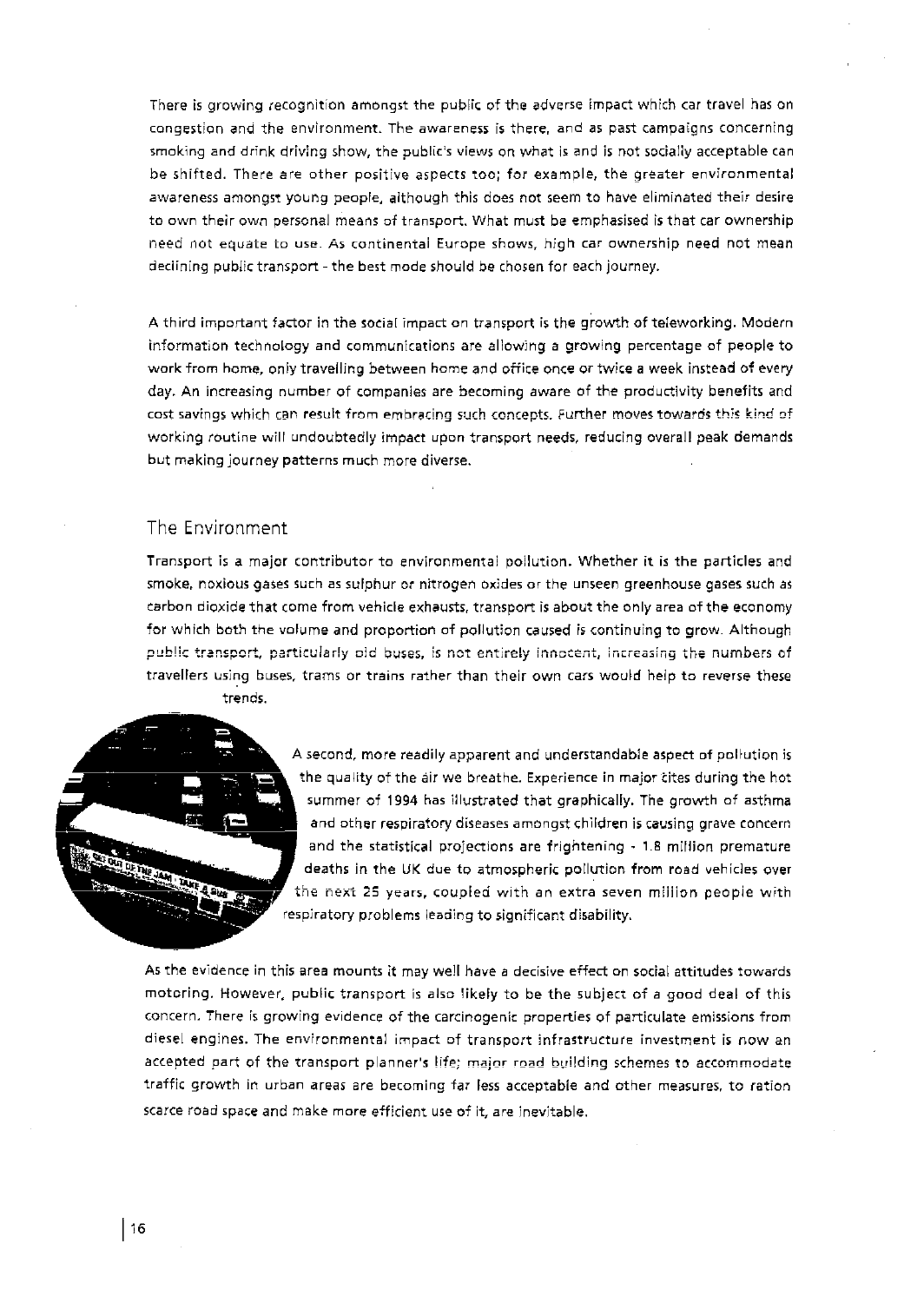### The Government's Response

. . . . . . . . . . . . . . . . .

Central government is responding gradually to the new environmental imperatives which are increasingly driving transport policy.

As part of its policies to fulfil its Rio commitments, there is a promise to increase the cost of motoring by five per cent a year in real terms. Depending on what happens to public transport fares, this may be expected to have an impact on the use which existing car users make of their vehicles and could also have the effect of raising the threshold at which consumers consider they can afford to buy and run a car.

Road pricing - rationing scarce urban road space by price, is also under examination. Though expensive to implement, road pricing could have a decisive effect on travel habits. As well as increasing the cost of motoring, road pricing (or congestion charging) would bring home to the motorist the impact of his or her own choice and end the situation where using a road, as opposed to boarding a bus or train, is free at the point of use. Central government is reportedly contemplating legislation to grant individual local authorities powers to introduce road pricing in their areas:.

Another key change is the recent updating of the Planning Policy Guidance Note 3 issued by the Department of Environment to local authorities. local authoritjes are now asked to look at restraining traffic growth in planning future development and a presumption in favour of public transport is. inherent in the planning evaluation process:. Recent instructions emphasise the need to take particular account of transport implications in the planning process, with three primary aims - to reduce growth in the length and number of motorised journeys, to encourage alternative means of travel which have less environmental impact and thus to reduce reliance on the private *car.* 

It is obvious that public transport is going to play an essential and increasingly important role in providing an alternative to the car for many journeys.

To fulfil this role, public transport must be an attractive alternative, not the sub-standard product intended for those with no other option that it can sometimes seem to be today. Services must be high quality, reliable, user-friendly, accessible and well-marketed - points which all the Passenger Transport Authorities and Executives have taken on board in their policy making and planning for the future.

Additionally public transport must be in a position to cope with increased demands; the attractive alternative needs to be in place before the motorist is persuaded from his car, not after he is forced out. This cannot happen overnight -the plans must be made now and implemented quickly. More needs to be done, both in terms of putting existing plans into practice and developing new ones. The PTAs and PTEs are key players to drive forward transport policies and plans, working with their constituent Councils to ensure that the balance between public and private transport is correctly struck.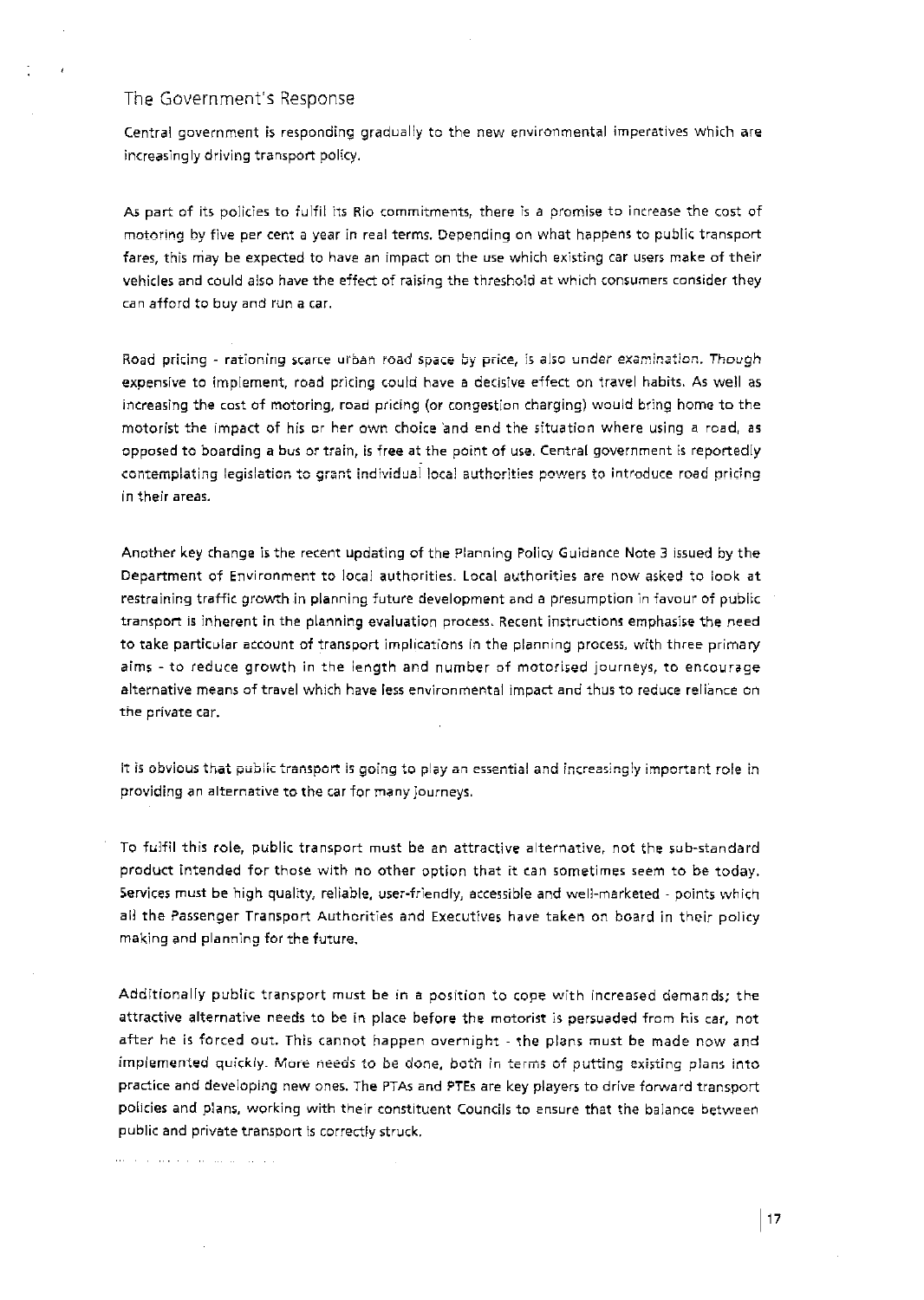# **A BRIGHT FUTURE**

There is a great deal to be done and there are several key reforms which would make the job of the PTEs, and transport planners in other areas of the country, both easier and much more **effective:** 

# Investment funds

The first thing is to obtain early support from the government to allow investment in those schemes which are approaching readiness for implementation. Such projects include light rail **schemes in Greater Manchester1 Leeds, Tyne and \l'.Jear and \"/est** ~./!id!a."lds. **A positive indication**  could result in work being speeded up and the new lines being ready to serve the public that much earlier, especially as this will increase the confidence of the private sector to invest **themselves in these important schemes.** 

Greater Manchester's light rail system, the extension of Merseyrail electric services to Chester and Ellesmere Port, the modernisation of the Glasgow Underground and the success stories in South and West Yorkshire, and the opening of the rail link to Manchester Airport all prove that the public does respond to well-planned, high quality public transport services.

All the light rail systems currently proposed in the UK could be built for £2.7 billion over the next five years; another £500 million could see virtually all the rail lines in PTE areas electrified **providing massive environmental, economic and tran.sportation benefits to mitlions of people at**  less than half the amount of money it has taken to build the Channel Tunnel.

The second requirement is to assist bus operators to improve the quality and age profile of their fleets. Not only would such an initiative, through investment grants or tax concessions, improve the image of the bus in the eyes of the general public, it would also deliver genuine environmental benefits in reduced emissions and greater fuel efficiency. The provision of grants linked to fully accessible, more environmentally friendly vehicles would also yield improvements in efficiency through reduced loading times as well as opening up a whole new market for public transport operators **amongst people currently unable to use mainstream bus services:.** 

The third requirement is to make more funds available for authorities to study and promote further enhancements to public transport. The development of plans for a light rail line or a guided busway is at the moment an expensive gamble. Such development can cost several millions of pounds, with the risk that the money could be wasted if government assistance for the construction of the schemes is not forthcoming. A firm indication would encourage private **sec:tor partners.hlps for major schemesr .since it would reduce the risks involved in bidding for**  expensive projects.

 $\sim 20$